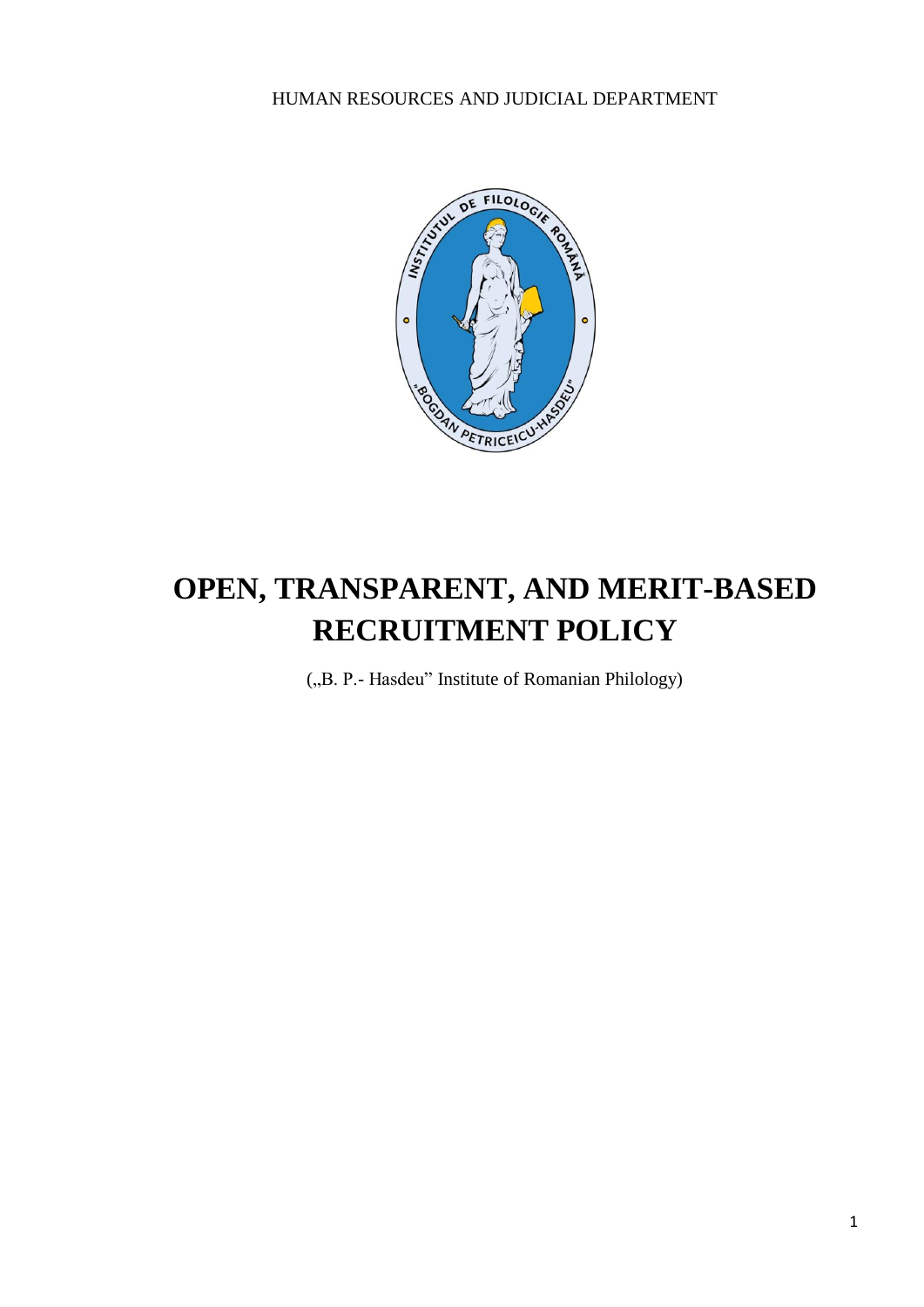# **CONTENTS**:

- I. Main objectives and basic principles
- II. Stages of recruitment and selection process<br>III. Internal mobility
- Internal mobility
- IV. Final provisions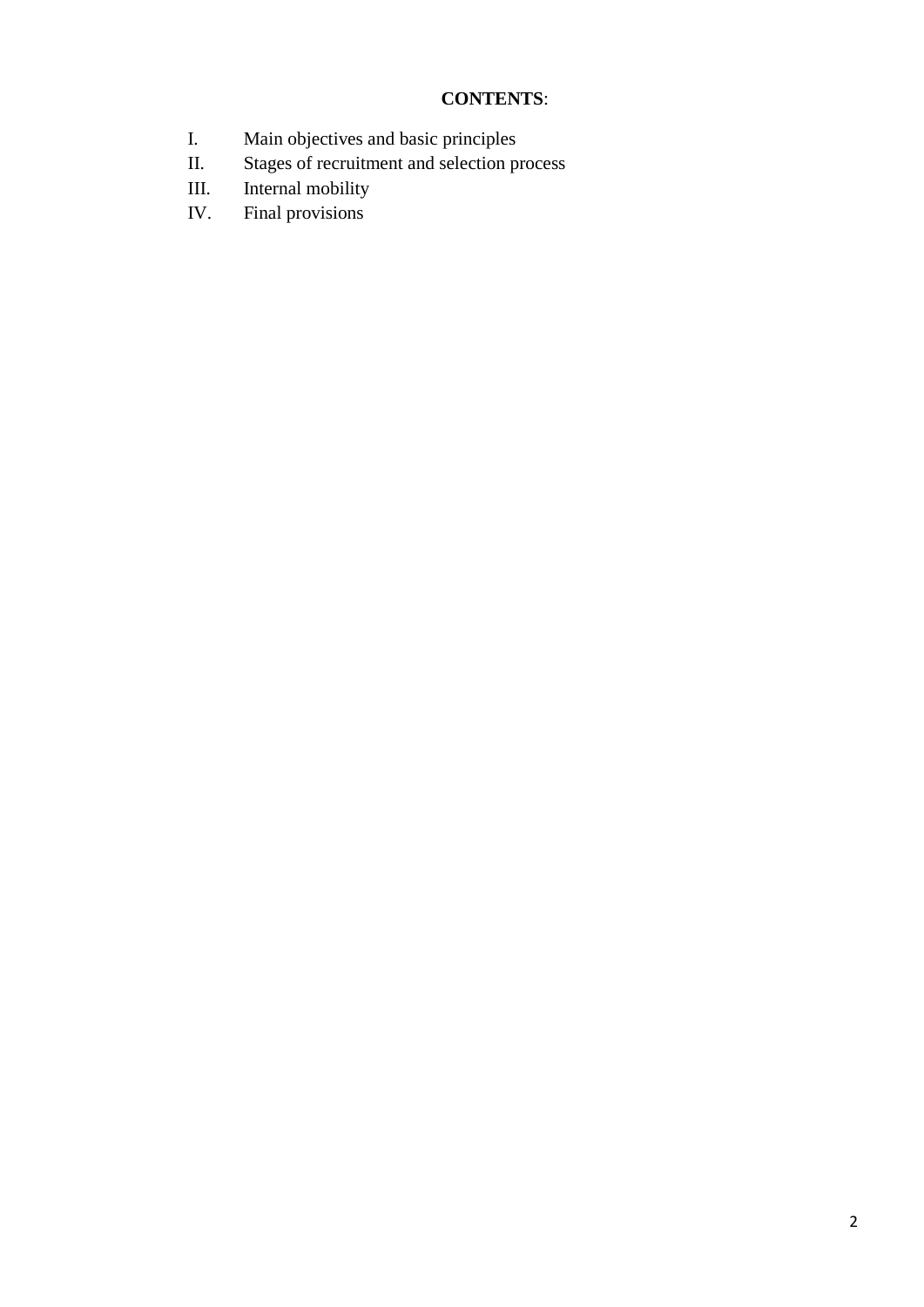# **I. Main objectives and basic principles**

#### 1.1. **Main objective**

The primary purpose of the recruitment and selection policy of the scientific staff within the Romanian Philology Institute "B. P. Hasdeu "(hereinafter the Institute) is to specify:

a) the principles of action,

b) the mechanism of activities, etc.

to ensure an open, transparent and merit-based procedure for the implementation of this Policy (recruitment, selection and employment) and for the proper functioning of the Institute.

#### 1.1. **Basic principles**

To achieve this goal, the recruitment and selection of the scientific staff is performed according to the (quantitative and qualitative) human resources needs.

The assessment of this need takes place annually and is based on the budgetary planning of the Institute.

1.1.1. In order to comply with the requirements stipulated in the Human Resources Strategy of the European Union, the recruitment and selection policy of the Institute is based on the following principles:

- the principle of transparency (access to information);
- the principle of equal opportunities (objective selection);
- the principle of merit evaluation (evaluation of candidates' experience);
- the principle of non-discrimination (avoiding forms of discrimination, based on: gender, ethnicity, nationality, social status, religion and belief, etc .; the principle will encourage external candidates to apply);
- the principle of avoiding the conflict of interests (observing the Code and the Ethics Regulation of the Institute);
- the principle of efficiency and effectiveness (human resources needs are covered on time);
- the principle of personal data confidentiality etc.

(Labor Code of the Republic of Moldova, the Code of Education, Science and Innovation, the European Charter for Researchers and the Code of Conduct for the Recruitment of Researchers).

All these principles are going to ensure the selection and recruitment of the best candidates for enhancing the quality of scientific research carried out within the Institute, increasing the international mobility degree, exchange of experience, etc.

# **II. Stages of recruitment and selection process**

2.1. In order to implement the recruitment and selection policy of the Institute, the Director appoints a Contest Committee, approved by the Scientific Council.

2.2. Vacancies are advertised on the Institute's website, notice board etc. The announcements contain the following information: the Institute's organizational chart, the vacancies, the job description, the profile of the ideal candidate, the content of the file that is